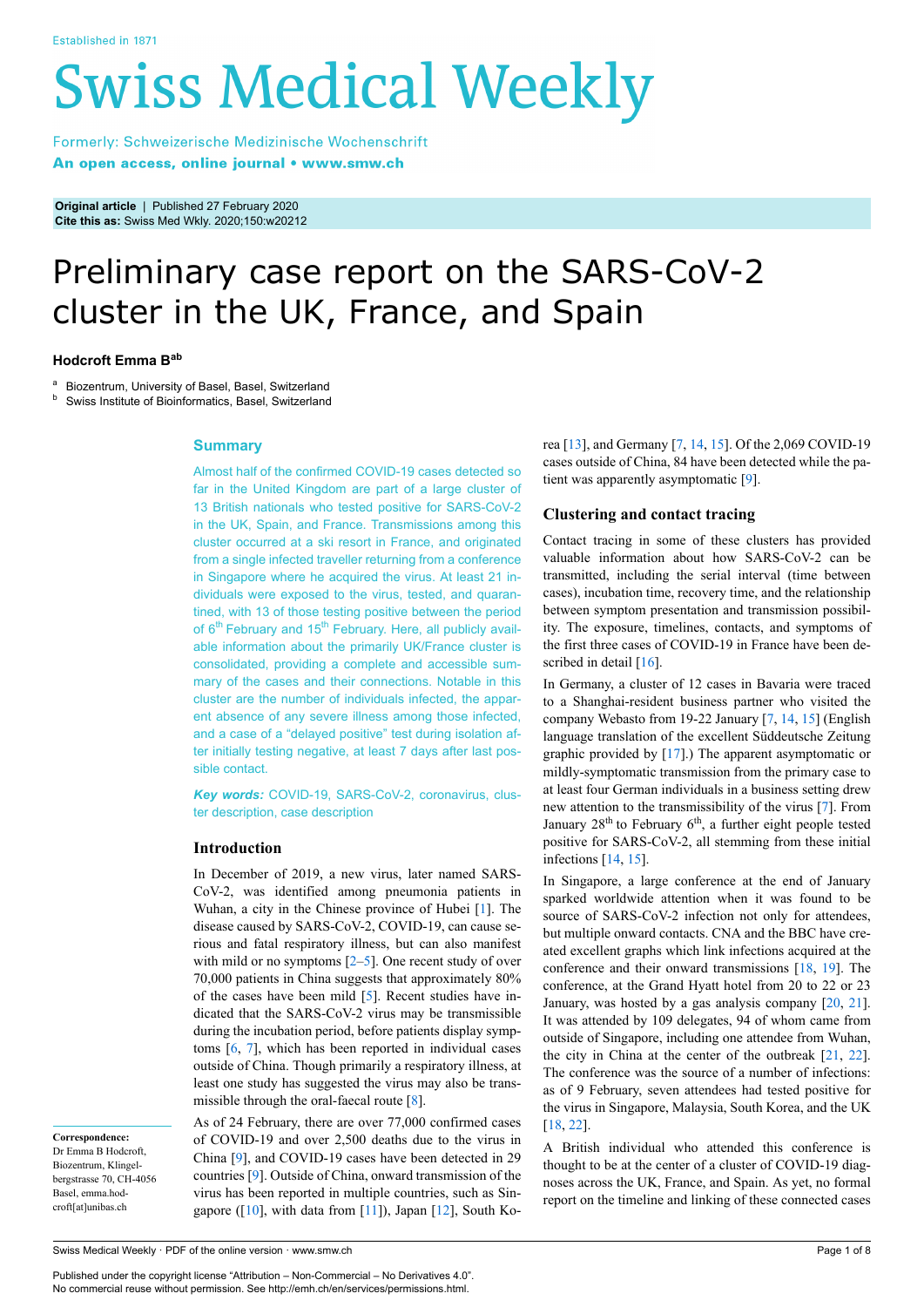has been produced, but the cluster has none-the-less generated considerable interest.

In an effort to provide as accurate a description of this cluster as possible in the absence of official reports, this paper presents a summary of the timeline and contacts surrounding this transmission cluster, as can best be reconstructed from media reports and limited statements. Many individuals involved have subsequently been identified in media reports, however, in this manuscript identifying information will not be used.

A figure outlining the overall movement and diagnosis dates of the cases forming the cluster is shown in [figure 1.](#page-1-0) A more detailed figure including all of the known information presented in this paper can be found in [figure 2](#page-2-0). To help more easily keep track of the many patients involved in the text, subscripts are used alongside the letter-identifiers to show the country where they tested positive. For example, case "AUK" is a man who tested positive in the UK.

# **Focal case "AUK"**

" $A_{UK}$ " is a middle-aged British man who attended the conference at the Grand Hyatt hotel in Singapore from 20-22 or 23 January [[20,](#page-5-17) [21\]](#page-5-18), where he is believed to have contracted the virus.

After leaving Singapore, "AUK" arrived in the French skiing resort of Contamines-Monjoie, in Haute-Savoie, on 24 January, spending a four-day holiday in a chalet before returning to the UK on the 28 January  $[20, 23]$  $[20, 23]$  $[20, 23]$  $[20, 23]$  $[20, 23]$ .

The chalet reportedly contains (at least) two apartments. Reports of the number of people in the chalet vary between 11 and 12, but this discrepancy can possibly be explained by the travel of one of the owners of the chalet (more below). As far as can be deduced from media reports and statements, all twenty-one people who can be traced back to the ski resort (including " $A_{UK}$ ") are British nationals [\[20](#page-5-17), [24](#page-5-21)].

One apartment held a British couple (" $B_{Fr}$ " and " $J_{UK}$ ") and their three children, including a young boy (" $C_{Fr}$ "), who are now resident in France [\[20](#page-5-17), [23](#page-5-20), [25](#page-5-22), [26](#page-5-23)]. Seven people reportedly stayed in the other apartment [[20\]](#page-5-17), but further details about them and their relationship to each other is unclear.

On the  $28^{th}$  January (Tues), "A<sub>UK</sub>" returned to the UK, on a flight from Geneva to Gatwick  $[20, 23]$  $[20, 23]$  $[20, 23]$ . It seems " $A_{UK}$ " was not symptomatic during the flight [[23,](#page-5-20) [27](#page-5-24), [28\]](#page-5-25), with the airline releasing a statement saying, "As the customer was not experiencing any symptoms, the risk to others on board the flight is very low."

"A<sub>UK</sub>"'s exact movements after arriving in Brighton are largely unclear, though two activities have been reported. On the 1 February, " $A_{UK}$ " spent approximately 2 hours, between 7pm and 9pm, in a pub in Hove [[29,](#page-5-26) [30\]](#page-6-0). Two days later, he is reported to have attended a "runner's yoga class' on Monday, 3rd February at the Hove community center [\[29](#page-5-26), [31\]](#page-6-1). However, some reports stated that it was another, later case who attended the yoga class, not "AUK" [\[32](#page-6-2)].

Figure 1: An overview of the "UK/France' cluster shows the travel of the twenty-one people known to be involved, and the diagnosis dates of the 13 who eventually tested positive for SARS-CoV-2. Only the dates of when focal case "A<sub>UK</sub>' are in France are known definitely, and the overlap of " $A_{UK}$ " with other cases, and the other cases with each other, is unknown.

<span id="page-1-0"></span>

Swiss Medical Weekly · PDF of the online version · www.smw.ch

Published under the copyright license "Attribution – Non-Commercial – No Derivatives 4.0". No commercial reuse without permission. See http://emh.ch/en/services/permissions.html.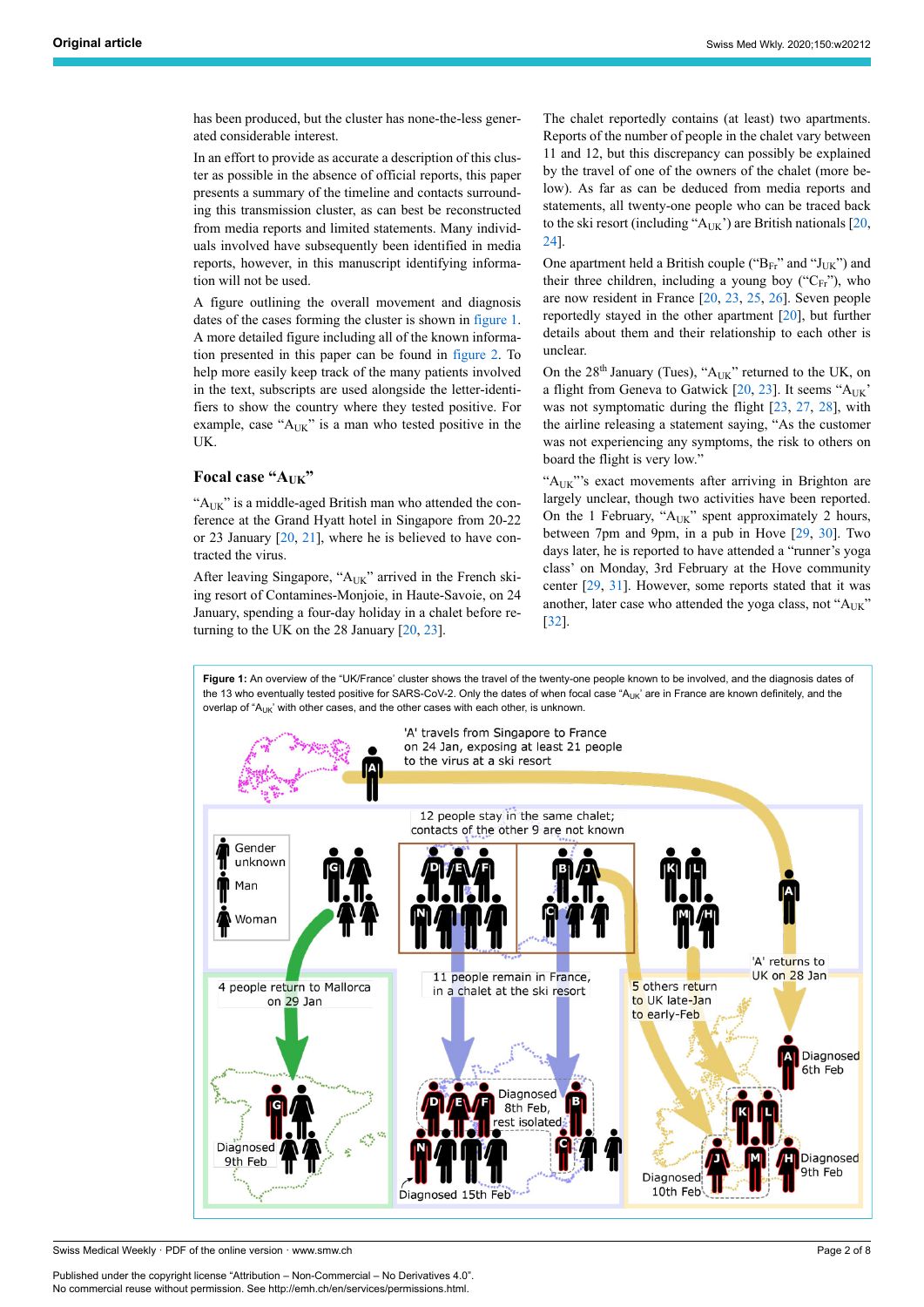#### **Symptoms**

Some newspapers reported that "AUK" experienced symptoms on the  $2<sup>nd</sup>$  February and contacted the NHS [\[33](#page-6-3)–[35\]](#page-6-4). However, In a statement issued later by "AUK", he specifically references his lack of symptoms, casting some doubt on these reports  $[29]$  $[29]$ . In the same statement, " $A_{UK}$ " also reports he self-isolated, as advised, after calling NHS 111 [[29\]](#page-5-26). An earlier call to the NHS would make this conflict with his reported visit to the yoga class on the 3rd  $[29]$  $[29]$  though not if the yoga class was visited by someone other than " $A_{UK}$ ".

#### **Diagnosis**

It seems that "A<sub>UK</sub>" likely contacted NHS 111 on Tuesday or Wednesday (4<sup>th</sup> or 5<sup>th</sup> February). On their advice, he drove himself to a hospital in Brighton, where he was tested away from the main hospital in isolation, before driving himself home [\[36](#page-6-5), [37\]](#page-6-6) (The Argus live, 11:28 am report).

His positive diagnosis was confirmed on the 6<sup>th</sup> February (Thurs) and he was taken to a specialist hospital in London for treatment [\[37](#page-6-6), [38\]](#page-6-7) (The Argus live, 11:28 am report). During hospitalization, "AUK"'s symptoms were reported by the NHS strategic incident director as being "mild,' and after two negative tests for the SARS-CoV-2, "AUK" was released from hospital on 12 February [\[39](#page-6-8)].

#### **Cases in France**

" $A_{UK}$ "'s NHS 111 contact and positive test on the  $6<sup>th</sup>$  February set contact tracing exercises in motion by British health authorities, which identified the current and past occupants and contacts at the Contamines-Monjoie ski resort and chalet [[40\]](#page-6-9). It appears that 11 people were residing in the chalet around this time, with " $J_{UK}$ " (the co-owner of the apartments with her partner "BFr') having already departed for the UK. Those remaining included " $B_{Fr}$ " and his and "J<sub>UK</sub>"'s three children, among them a young boy (' $C_{Fr}$ '), and 7 visitors in the second apartment.

All eleven individuals were reportedly isolated on the evening of the  $7<sup>th</sup>$  (Friday), in Lyon, Grenoble, and Saint-Etienne

[\[24](#page-5-21), [40\]](#page-6-9). Five of the group then tested positive for SARS- $CoV-2$  on the  $8<sup>th</sup>$  (Saturday) [[24\]](#page-5-21). The five positive cases included " $B_{Fr}$ ", his young son (" $C_{Fr}$ "), and three other Britons from the second apartment ( $D_{FF}$ ", "E<sub>Fr</sub>", and "F<sub>Fr</sub>"), and are all reported to have been "close contacts" with " $A_{IJK}$ " during his stay at the resort [[20,](#page-5-17) [25](#page-5-22), [26,](#page-5-23) [41](#page-6-10)]. From a sample later released on GISAID as originating from Contamines-Monjoie on the  $8<sup>th</sup>$  February, one of the three Britons testing positive from the second apartment was an adult woman [\[42](#page-6-11)–[44\]](#page-6-12). All five patients were report-

<span id="page-2-0"></span>**Figure 2:** This detailed figure includes almost all information that is provided in the text, including travel and quarantine time, diagnoses and additional tests (if available), release date, and other important activities. Greek letters are used to represent multiple people who never tested positive for SARS-CoV-2. Questions marks show uncertainty about when or for whom an event occurred. Shading in the location colours conveys uncertainty about when individuals travelled, when they were present in a location, and by extension, when they overlapped with other individuals.



Swiss Medical Weekly · PDF of the online version · www.smw.ch

Published under the copyright license "Attribution – Non-Commercial – No Derivatives 4.0". No commercial reuse without permission. See http://emh.ch/en/services/permissions.html.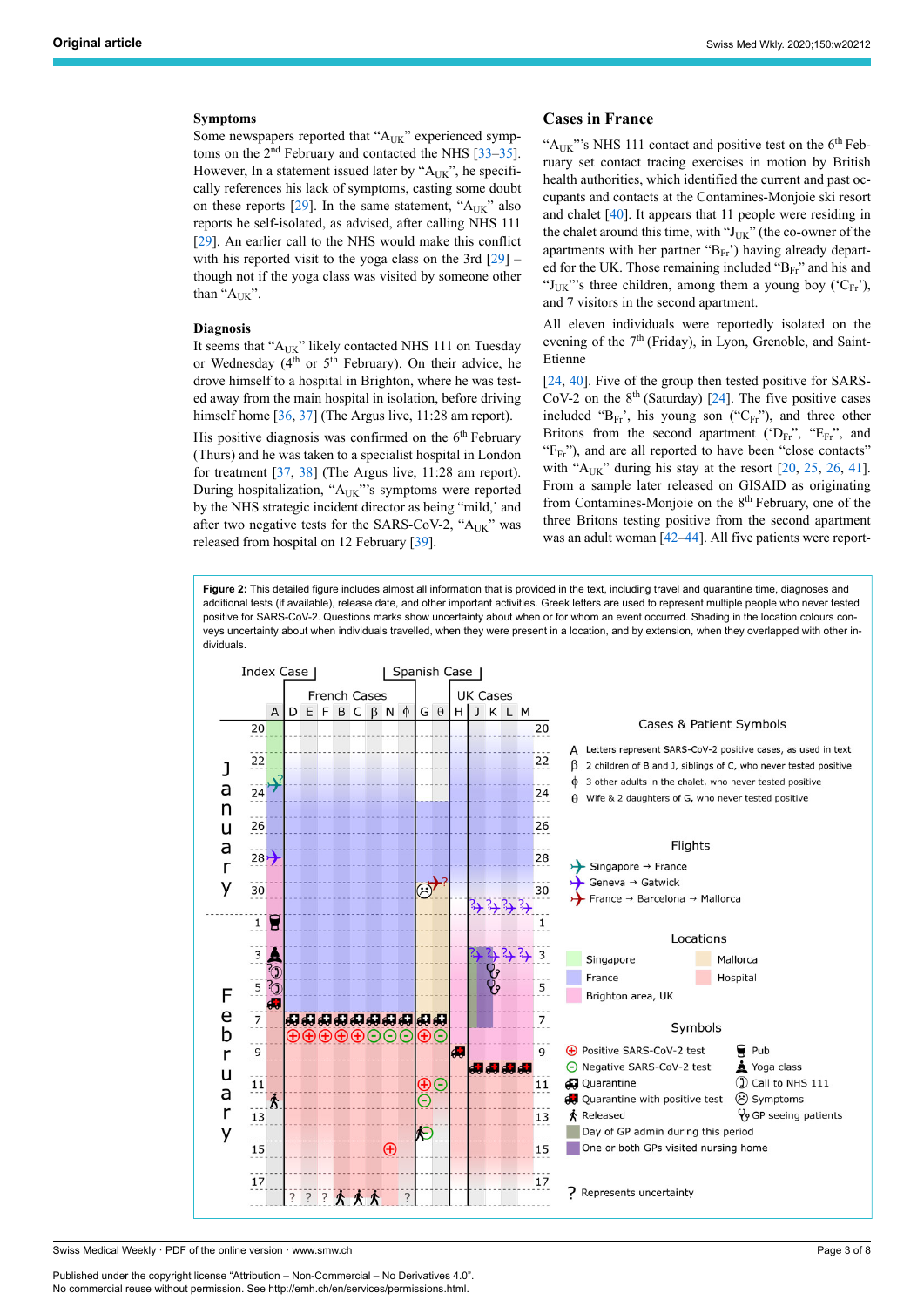ed not to be in serious condition, though details of their symptoms (or lack thereof) are unclear [[20,](#page-5-17) [24](#page-5-21)].

Six other Britons present in the chalet at the time tested negative for the virus, but were also isolated on the night of the  $7<sup>th</sup>$  February as a precautionary measure [\[25](#page-5-22), [41,](#page-6-10) [45,](#page-6-13) [46\]](#page-6-14). At least one of these was described as a single man hospitalized in Grenoble, but little is otherwise known about those who tested negative [[47\]](#page-6-15).

# **Case in Mallorca**

On  $9<sup>th</sup>$  February, a British man ("G<sub>S</sub>") living with his family in Mallorca tested positive for the virus, becoming the  $2<sup>nd</sup>$  case in Spain [[48,](#page-6-16) [49](#page-6-17)]. The family – the man, his wife, and their two daughters - had reportedly been in France from Jan 25-29 and travelled back to Mallorca via Barcelona [[50,](#page-6-18) [51](#page-6-19)]. Officials stated that the man was infected at the ski resort in France, and had contact with " $A_{UK}$ ", but the nature of this contact and/or whether or his family stayed in the chalet identified in French reports is unclear  $[48, 51]$  $[48, 51]$  $[48, 51]$  $[48, 51]$  $[48, 51]$ . " $G_S$ " is reported as having light symptoms 24 hours after the trip from France [\[23](#page-5-20)].

The whole family were taken into hospital on the  $7<sup>th</sup>$  and tested, and " $G_S$ " was diagnosed as positive for SARS-CoV-2 on the 9<sup>th</sup> February [\[49](#page-6-17), [52–](#page-6-20)[54](#page-6-21)]. Tests on the wife and daughters came back negative both on the  $9<sup>th</sup>$  and  $11<sup>th</sup>$ February [[49,](#page-6-17) [53,](#page-6-0) [55\]](#page-6-22). " $G_S$ "'s symptoms were initially described as "light" by the director of the Spanish Ministry's of Health's Center for Health Coordination and Emergencies [[56\]](#page-6-4), and he reportedly showed no symptoms on the  $10^{th}$  February  $[57, 58]$  $[57, 58]$  $[57, 58]$  $[57, 58]$  $[57, 58]$ .

A young boy who had close contact with the man was admitted to hospital on 10<sup>th</sup> February and tested for coron-avirus [[57\]](#page-6-5), but he tested negative on  $11<sup>th</sup>$  February [\[55](#page-6-22)].

On 13th February, it was announced that a sample of the man, taken on the 12th, came back negative, after previous tests taken on the  $8<sup>th</sup>$  and  $11<sup>th</sup>$  were positive [[59\]](#page-6-24). A further test released the 14th February was also negative for the virus, and " $G_S$ " was discharged from hospital [[54\]](#page-6-21).

#### **Forth UK case**

The fourth case of SARS-CoV-2 in the UK (' $H_{UK}$ ") was confirmed on Sunday, 9<sup>th</sup> February. The individual was described by Chief Medical Officer Professor Chris Whitty as "A known contact of a previously confirmed UK case," and the infection was transmitted in France [\[60](#page-6-25)]. French health officials confirmed that the case was linked to "a stay in the apartment in Les Contamines-Montjoie" [[23\]](#page-5-20). The patient was taken to the Royal Free hospital in London for isolation and treatment, but nothing else is known about the patient or the case [\[23](#page-5-20)].

# **Four more UK cases**

On the 10<sup>th</sup> February (Monday), four more cases of SARS-CoV-2 (the  $5<sup>th - 8<sup>th</sup></sup>$  cases) were announced in the UK [[61\]](#page-6-26), in three men and one woman (" $J_{UK}$ ", " $K_{UK}$ ", " $L_{UK}$ ", and " $M_{UK}$ ") [\[62](#page-6-27)]. Two members of the group were identified as being doctors (" $J_{UK}$ " and " $K_{UK}$ ") [[63,](#page-6-12) [64](#page-6-13)]. The group of four are described as staying "at the French resort at the same time [as " $A_{UK}$ "]", but whether this was in the same chalet, as reported in some articles  $[63, 65]$  $[63, 65]$  $[63, 65]$  $[63, 65]$ , or what other contact took place between these four,

" $A_{UK}$ ", and the residents in the chalet on  $7<sup>th</sup>$  February, is unclear [\[64](#page-6-13)]. All four were transferred to specialist care at two hospitals in London [[61\]](#page-6-26), though the exact date of isolation, testing, or transfer is unknown.

The woman (" $J_{UK}$ ") is a locum doctor who was a partner at a Brighton-area medical center until June 2019 [\[35](#page-6-4), [64](#page-6-13)–[66\]](#page-6-29), before she and her family (partner " $B_{Fr}$ ", from the cases diagnosed in France, and 3 children) relocated to France. " $J_{UK}$ " and " $B_{Fr}$ " own the chalet in Contamines-Monjoie which was visited by "A<sub>UK</sub>" and where some of the patients forming this cluster stayed [[66\]](#page-6-29).

It seems "J<sub>UK</sub>" was present in the chalet during at least part of the larger gathering of Britons, but returned to the UK prior to the isolation of the remaining 11 people in the chalet on the  $7<sup>th</sup>$  February, possibly explaining why reporting discrepancies exist for the number of people in the chalet (11 or 12). " $J_{UK}$ " reportedly returned to the UK to work an "administration shift" at a branch of the medical center where she previously worked, during which she did not see any patients [[64](#page-6-13)–[67\]](#page-6-16).

The three men (' $K_{UK}$ ", " $L_{UK}$ ", " $M_{UK}$ ") diagnosed on 10<sup>th</sup> February were also present on the skiing trip to France and are reported to have been infected during this trip [\[62](#page-6-27)]. One of these men (" $K_{IJK}$ ") was identified as an A&E doctor working at a local hospital, who reportedly saw a small number of patients over two days, on the  $4<sup>th</sup>$  and  $5<sup>th</sup>$  of February (Tuesday and Wednesday) [\[64](#page-6-13), [67,](#page-6-16) [68](#page-6-30)].

Two of the four people diagnosed on the  $10<sup>th</sup>$  February reportedly travelled back to the UK from Geneva to Gatwick on Jan 31st and February 3rd [\[35](#page-6-4)], though no further information is available as to which two these may be, or how and when the other cases returned to the UK.

# **Closures**

As a result of the cluster of SARS-CoV-2 diagnoses in the Brighton area, a number of locations closed, or had staff self-isolating, for varying lengths of time. A few are highlighted below, but this list is not exhaustive, as self-isolations and closures were difficult to compile methodically. In addition to those listed below, a number of schools in the UK and France closed or advised students that they could stay home, due to other students self-isolating.

#### **Pub and Yoga studio**

The pub visited by " $A_{UK}$ " on the evening of the 1<sup>st</sup> February, did not close, but reported that five staff members were self-isolating as a precaution [\[69](#page-6-18)]. The Hove community center where " $A_{UK}$ " or another person later diagnosed with the virus attended a runner's yoga class on the 3rd February was closed on the 10th, and reportedly remained closed until the  $17<sup>th</sup>$  due to "staffing shortages" [[37,](#page-6-6) [65,](#page-6-28) [70](#page-6-31)] (Argus Live, 3:58pm post). Whether the center did re-open as planned could not be confirmed. Additionally, a Hove community center staff member who attended or taught the yoga class was told to self-isolate [\[31](#page-6-1), [65,](#page-6-28) [71](#page-6-20)].

# **Clinics and clinical staff**

As the two diagnosed GPs had spent time at their places of work before being isolated and diagnosed, a number of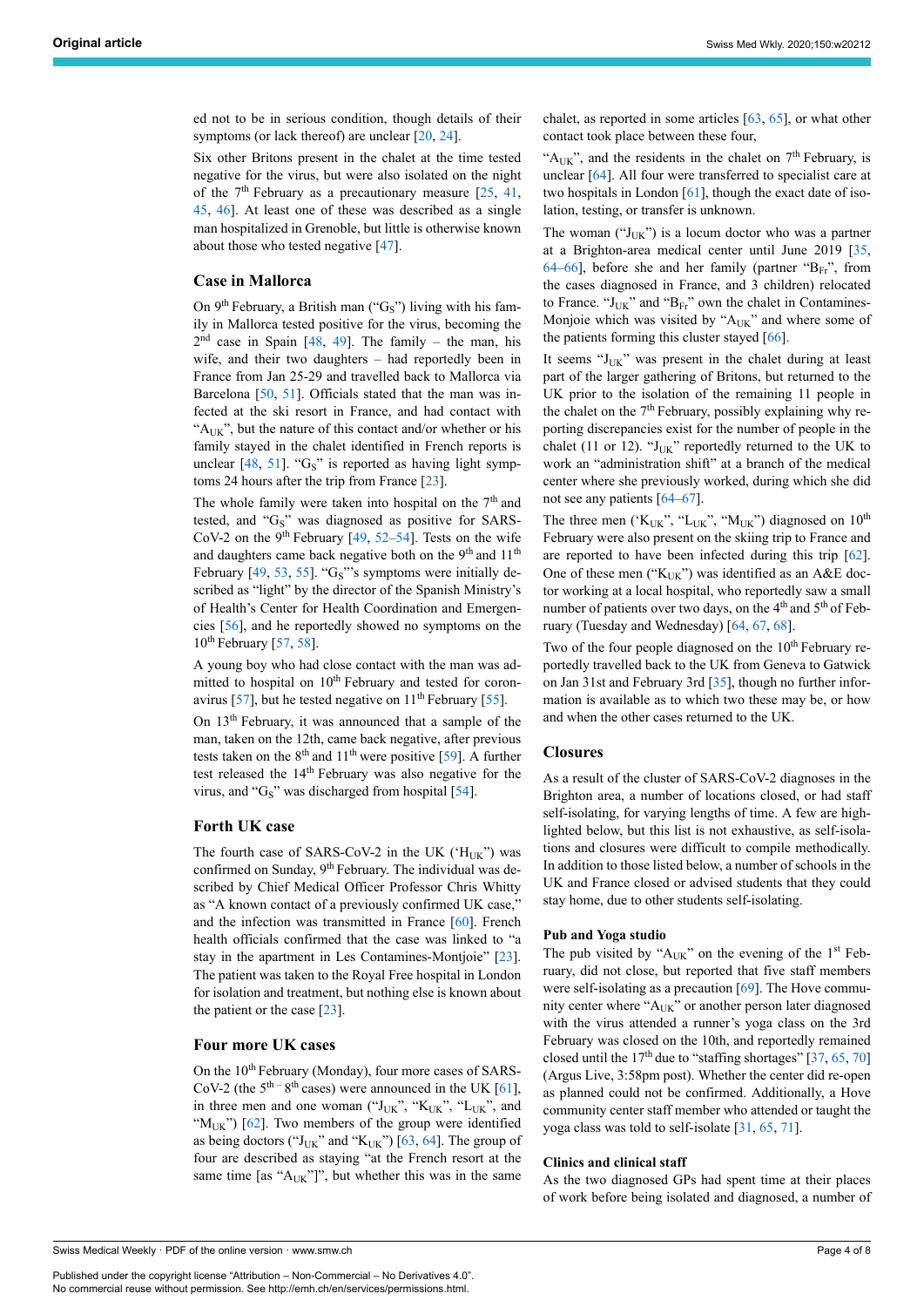medical centers in the area were closed for varying lengths of time. Both branches of the Brighton-area medical center where "J<sub>UK</sub>" previously worked and reportedly worked an admin shift the the week before were closed on the  $10<sup>th</sup>$ of February, later reopening on the  $12<sup>th</sup>$  [\[37](#page-6-6), [63](#page-6-12)–[65,](#page-6-28) [72\]](#page-6-32) (The Argus Live, 10:44am post). Further, 30 doctors in the Brighton area were reportedly self-isolating on the 18<sup>th</sup> February after having contact with a GP who tested positive [\[73](#page-7-0)], though which GP this might refer to is unclear.

On the 6<sup>th</sup> February (Thursday), one person later diagnosed with SARS-CoV-2 attended a Clinical Commissioning Group meeting at the Brighton council headquarters [[74\]](#page-7-1). As this is the date "AUK" was diagnosed, the individual was presumably the forth UK case ( $H_{UK}$ ") or one of the cases diagnosed on the  $10^{th}$  ("J<sub>UK</sub>", "K<sub>UK</sub>", "L<sub>UK</sub>", "M<sub>UK</sub>"), and is reportedly one of the two GPs, " $J_{UK}$ " or " $K_{UK}$ " [[73\]](#page-7-0).

#### **Nursing home**

After one of the two GPs who tested positive on  $10^{th}$  February reportedly visited a patient there, a nursing home in Brighton closed to visitors on 11 February (Tuesday) [[67\]](#page-6-16). No patients were reported to be unwell, and the closure was described as a precaution [\[37](#page-6-6)] (Argus Live, 11:53am post). The nursing home reopened on 12 February [[75\]](#page-7-2) (16.38 post).

#### **Further isolations**

On the 7<sup>th</sup> February, a student from Portslade Aldridge Community Academy was advised to self-isolate after having contact with " $A_{UK}$ " [[20,](#page-5-17) [69](#page-6-18)].

A toddler and his mother began self-isolating on an unknown date after the boy was treated at the local hospital on  $2<sup>nd</sup>$  February by the GP (" $K_{UK}$ ") who later tested positive for the virus [[76\]](#page-7-3). He was taken in for a minor injury, but after the visit developed "a fever and bad cold-like symptoms", as reported on the  $14<sup>th</sup>$  February [[76\]](#page-7-3). On  $18<sup>th</sup>$ February, the local press reported that his test was negative, though the exact test date is unknown [\[73](#page-7-0)].

# **9 th UK case**

On the 12th February, a Chinese national tested positive for the SARS-CoV-2 virus, becoming the  $9<sup>th</sup> UK$  case [[77\]](#page-7-4). This case is entirely **unrelated** to the cluster described here, but as the total number of positive tests and people hospitalized is referenced in statements and in the press after this, the  $9<sup>th</sup>$  case must be mentioned to avoid confusion in the numbers. The woman reportedly contracted the virus in China, and self-reported at a local hospital  $A \& E$  on  $9<sup>th</sup>$ February [\[78](#page-7-5)]. After being assessed in an isolated area, she was taken home to self-isolate by ambulance, and was confirmed positive for the virus on  $12<sup>th</sup>$  February (Wednesday) [[77,](#page-7-4) [78](#page-7-5)]. She was then taken to a specialist London hospital that evening for treatment [\[78](#page-7-5)].

#### **Additional case in France**

On the 15<sup>th</sup> February, an additional British man tested positive for the SARS-CoV-2 virus in France  $[79]$  $[79]$  ('N<sub>Fr</sub>»). His health was reported as not causing concern  $[46]$  $[46]$ . The man was one of the six who initially tested negative for the virus on the  $8<sup>th</sup>$  February, but were kept in hospital isolation [[79,](#page-7-6) [80\]](#page-7-7).

Swiss Medical Weekly · PDF of the online version · www.smw.ch

Published under the copyright license "Attribution – Non-Commercial – No Derivatives 4.0". No commercial reuse without permission. See http://emh.ch/en/services/permissions.html.

All eleven of the individuals staying at the chalet were placed into isolation on the night of the  $7<sup>th</sup>$  February [\[79](#page-7-6), [80](#page-7-7)], and French officials confirmed that (translation) "the patient has remained in strict isolation in the referral hospital in Lyon since last Saturday" [[46\]](#page-6-14) and (translation) "since his arrival at the hospital, he has been regularly evaluated and tested" [\[81](#page-7-8)].

The patient's last possible date of infection was therefore the  $7<sup>th</sup>$  February – though he could have been infected ear $lier - meaning that there were at least 7 days where the pa$ tient tested negative before testing positive on the 15<sup>th</sup> February. This also implies that this man is unlikely to have been directly infected by " $A_{UK}$ " – though this is not impossible. As " $A_{UK}$ " left France on the 28<sup>th</sup> January, this would put 15 days between contact and the positive test.

#### **Release of patients**

On the 17<sup>th</sup> February, NHS England and NHS Improvement stated that of the nine cases diagnosed in the UK, eight had been released from hospital after two negative tests [[82,](#page-7-9) [83](#page-7-10)]. The remaining hospitalized case is most likely the 9<sup>th</sup> case, diagnosed on 12 February, meaning that all of those diagnosed and associated with "AUK" and the "ski chalet" had been released.

The British family in France (consisting of " $B_{Fr}$ " and his three children, including " $C_{Fr}$ "), hospitalised in Grenoble, were released on  $18<sup>th</sup>$  February [\[47](#page-6-15), [84](#page-7-11), [85](#page-7-4)]. The fifth patient who had been held there, described elsewhere as a "single man" who tested negative on the  $8<sup>th</sup>$  February [\[47](#page-6-15)], was also released  $[86]$  $[86]$ . As of the 18<sup>th</sup> February, four cases were reported to remain hospitalised in France: three in Lyon and one in Saint-Etienne [\[85](#page-7-4)]. It is unclear whether the patients who remain hospitalised are those who tested positive or negative on the 8<sup>th</sup> February, though it presumably includes the patient diagnosed on the 15th. Details ofwhich patients have already been released, and when this occurred, are also unclear.

#### **Conclusion**

In total, twenty-one people are known to be associated with the cluster of COVID-19 cases transmitted in France and later detected in France, the UK, and Spain. Including index case " $A_{UK}$ ", thirteen of those people tested positive for SARS-CoV-2. Encouragingly, none of the individuals involved have suffered from any form of severe symptoms; some seem to have perhaps had entirely asymptomatic infections. However, the fact that an asymptomatic or nearly asymptomatic index case could have transmitted the infection to so many people raises concerns about the feasibility of containing the spread of SARS-CoV-2. Exact ages were not available for most of the individuals in the cluster, but of those whose ages are known, none are over 60, suggesting the group is not within the age cohort most at risk.

The lack of detail on the type and duration of contact the individuals at the ski resort in Contamines-Monjoie is unfortunate. While it seems some individuals (those isolated in France on the  $7<sup>th</sup>$  February, and presumably " $J_{UK}$ ") were sharing apartments within the chalet, for most of the cases detected outside of France, including " $A_{UK}$ ", the spatial and temporal overlap with other cases, or with " $A_{UK}$ ", is unknown.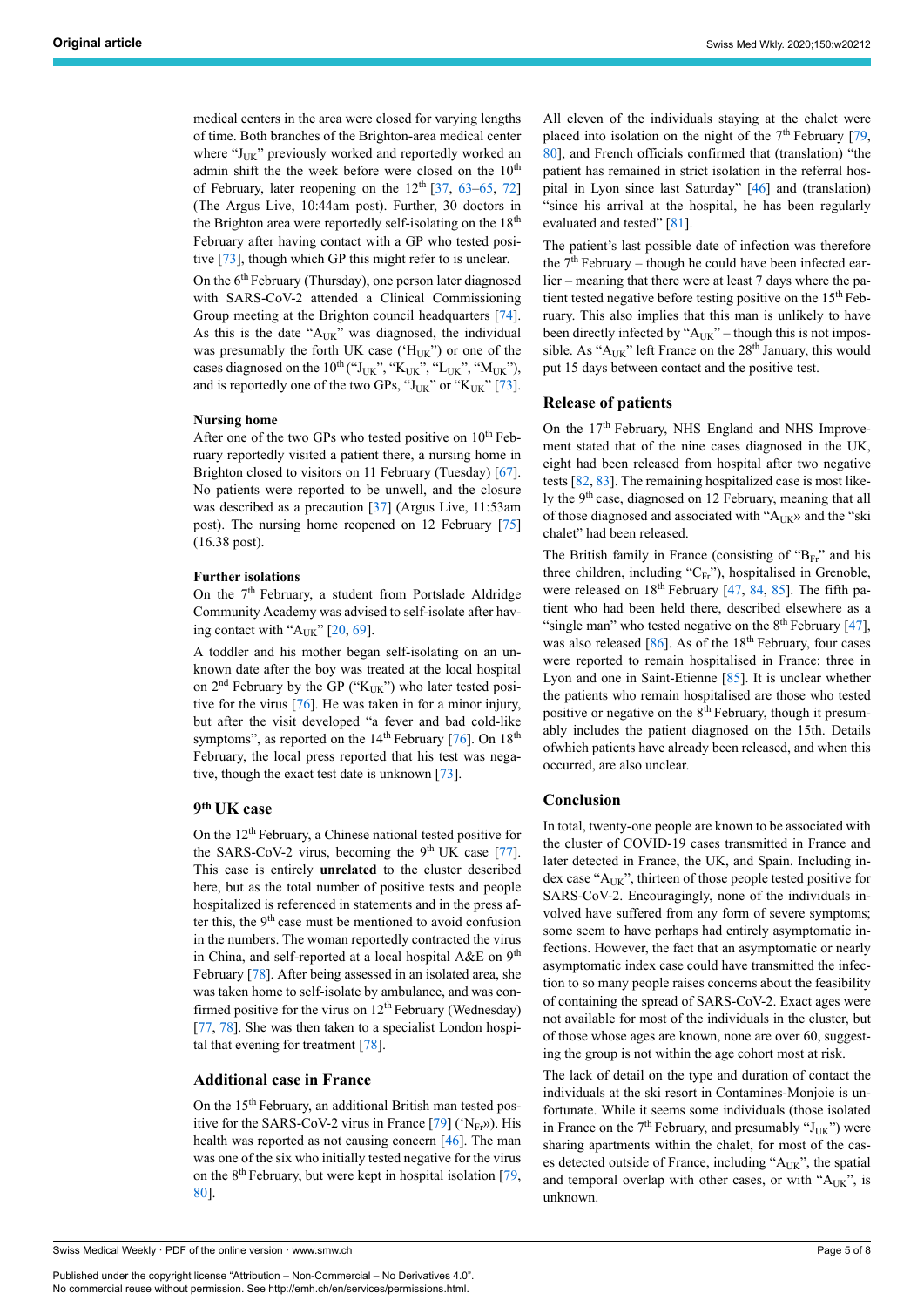<span id="page-5-6"></span><span id="page-5-5"></span>The delayed positive test from " $N_{Fr}$ " is worth mentioning again. As " $N_{\text{Fr}}$ " was isolated on the night of the 7<sup>th</sup> February, along with all the other chalet residents, there is uncommon certainty that " $N_{Fr}$ " had no further contacts after this point. "N<sub>Fr</sub>" was also closely monitored and regularly tested, presumably continuing to test negative until the 15<sup>th</sup> February, when positive test was announced. The last possible contact with another person who tested positive for the SARS-CoV-2 virus was on  $7<sup>th</sup>$  February, though "N<sub>Fr</sub>" could have become infected some days before that - even earlier if they were infected directly from "AUK", who departed France on the 28<sup>th</sup> Jan. This thus is a very reliable case, due to the isolation, showing the incubation period can be at least 7 days, and possibly longer.

<span id="page-5-12"></span><span id="page-5-11"></span><span id="page-5-10"></span><span id="page-5-9"></span><span id="page-5-8"></span><span id="page-5-7"></span>Cluster and case descriptions like this one can provide valuable insights into what kinds and duration of contact seem to be conducive to the spread of SARS-COV-2. They also outline possible ranges of symptoms, and may be a source of information on whether symptoms are necessary for the virus to spread, and what kind of symptoms may facilitate transmission. Finally, thorough case and cluster descriptions are valuable as a pool of more accessible information for other scientists to use to include in larger studies and investigations, providing condensed, usable data that can more easily be understood and built upon.

#### <span id="page-5-14"></span><span id="page-5-13"></span>**Updated figure availability**

<span id="page-5-15"></span>Up-to-date versions of [Figure 1](#page-1-0) and [Figure 2](#page-2-0) can be found online at [github.com/emmahodcroft/British-](https://github.com/emmahodcroft/British-COVID19-Cluster)[COVID19-Cluster](https://github.com/emmahodcroft/British-COVID19-Cluster) . If new information becomes available, these figures will be updated accordingly. Older versions can be viewed thanks to Github's versioning.

#### **Acknowledgements**

<span id="page-5-18"></span><span id="page-5-17"></span><span id="page-5-16"></span>The author wishes to acknowledge Steve Watkins and 0bFuSc8 for providing useful news articles and source information on the UK/ France cluster, and for useful discussions. She would also like to thank Ian M Mackay, PhD, for feedback and advice on the initial drafts of the figures representing the cluster. Finally, she wishes to thank Dr. Robert Dyrdak for his encouragement to formally write up this research, for proofreading the manuscript, and for useful discussions and feedback.

#### <span id="page-5-19"></span>**References**

- <span id="page-5-20"></span><span id="page-5-0"></span>1 Chen L, Liu W, Zhang Q, Xu K, Ye G, Wu W, et al. RNA based mNGS approach identifies a novel human coronavirus from two individual pneumonia cases in 2019 Wuhan outbreak. Emerg Microbes Infect. 2020;9(1):313–9. doi: [http://dx.doi.org/10.1080/](http://dx.doi.org/10.1080/22221751.2020.1725399) [22221751.2020.1725399](http://dx.doi.org/10.1080/22221751.2020.1725399). [PubMed.](http://www.ncbi.nlm.nih.gov/entrez/query.fcgi?cmd=Retrieve&db=PubMed&list_uids=32020836&dopt=Abstract)
- <span id="page-5-21"></span><span id="page-5-1"></span>2 Nishiura H, et al. The Rate of Underascertainment of Novel Coronavirus (2019-nCoV) Infection: Estimation Using Japanese Passengers Data on Evacuation Flights. J Clin Med. 20204;9(2).
- <span id="page-5-22"></span>Guan Wj, et al. Clinical characteristics of 2019 novel coronavirus infection in China. medRxiv, 2020.02.06.20020974 [https://www.medrxiv.org/](https://www.medrxiv.org/content/10.1101/2020.02.06.20020974v1) [content/10.1101/2020.02.06.20020974v1](https://www.medrxiv.org/content/10.1101/2020.02.06.20020974v1).
- <span id="page-5-23"></span>4 Huang C, Wang Y, Li X, Ren L, Zhao J, Hu Y, et al. Clinical features of patients infected with 2019 novel coronavirus in Wuhan, China. Lancet. 2020;395(10223):497–506. doi: [http://dx.doi.org/10.1016/](http://dx.doi.org/10.1016/S0140-6736(20)30183-5) [S0140-6736\(20\)30183-5.](http://dx.doi.org/10.1016/S0140-6736(20)30183-5) [PubMed.](http://www.ncbi.nlm.nih.gov/entrez/query.fcgi?cmd=Retrieve&db=PubMed&list_uids=31986264&dopt=Abstract)
- <span id="page-5-24"></span><span id="page-5-2"></span>5 The Novel Coronavirus Pneumonia Emergency Response Epidemiology Team. The Epidemiological Characteristics of an Outbreak of 2019 Novel Coronavirus Diseases (COVID-19) — China. China CDC Wkly. 2020;2:1.
- <span id="page-5-26"></span><span id="page-5-25"></span><span id="page-5-3"></span>6 Yu P, Zhu J, Zhang Z, Han Y, Huang L. A familial cluster of infection associated with the 2019 novel coronavirus indicating potential personto-person transmission during the incubation period. J Infect Dis. 2020;. doi: [http://dx.doi.org/10.1093/infdis/jiaa077.](http://dx.doi.org/10.1093/infdis/jiaa077) [PubMed.](http://www.ncbi.nlm.nih.gov/entrez/query.fcgi?cmd=Retrieve&db=PubMed&list_uids=32067043&dopt=Abstract)
- <span id="page-5-4"></span>7 Rothe C, Schunk M, Sothmann P, Bretzel G, Froeschl G, Wallrauch C, et al. Transmission of 2019-nCoV Infection from an Asymptomatic

Contact in Germany. N Engl J Med. 2020;•••:. doi: [http://dx.doi.org/](http://dx.doi.org/10.1056/NEJMc2001468) [10.1056/NEJMc2001468](http://dx.doi.org/10.1056/NEJMc2001468). [PubMed.](http://www.ncbi.nlm.nih.gov/entrez/query.fcgi?cmd=Retrieve&db=PubMed&list_uids=32003551&dopt=Abstract)

- 8 Zhang W, Du RH, Li B, Zheng XS, Yang XL, Hu B, et al. Molecular and serological investigation of 2019-nCoV infected patients: implication of multiple shedding routes. Emerg Microbes Infect. 2020;9(1):386–9. doi: [http://dx.doi.org/10.1080/](http://dx.doi.org/10.1080/22221751.2020.1729071) [22221751.2020.1729071.](http://dx.doi.org/10.1080/22221751.2020.1729071) [PubMed](http://www.ncbi.nlm.nih.gov/entrez/query.fcgi?cmd=Retrieve&db=PubMed&list_uids=32065057&dopt=Abstract).
- 9 WHO Emergency Committee. Novel Coronavirus (2019-nCoV) Situation Report – 35 [https://www.who.int/emergencies/diseases/novel-coro](https://www.who.int/emergencies/diseases/novel-coronavirus-2019/situation-reports/)[navirus-2019/situation-reports/.](https://www.who.int/emergencies/diseases/novel-coronavirus-2019/situation-reports/)
- Koh A. Singapore COVID-19 Cases 20 Feb [https://www.flickr.com/](https://www.flickr.com/photos/19198972@N00/49560926517/) [photos/19198972@N00/49560926517/.](https://www.flickr.com/photos/19198972@N00/49560926517/)
- 11 Ministry of Health. Singapore, Updates on COVID-19 (Coronavirus Disease 2019) [https://www.moh.gov.sg/.](https://www.moh.gov.sg/)
- 12 Wee SL, Inoue M. What a Party in Japan May Tell Us About the Coronavirus's Spread. The New York Times [https://www.nytimes.com/2020/](https://www.nytimes.com/2020/02/20/world/asia/japan-coronavirus-clusters.html) [02/20/world/asia/japan-coronavirus-clusters.html](https://www.nytimes.com/2020/02/20/world/asia/japan-coronavirus-clusters.html).
- 13 Staff, agencies, South Korean city on high alert as coronavirus cases soar at "cult" church. The Guard. [https://www.theguardian.com/world/](https://www.theguardian.com/world/2020/feb/20/south-korean-city-daegu-lockdowncoronavirus-outbreak-cases-soar-at-church-cult-cluster) [2020/feb/20/south-korean-city-daegu-lockdowncoronavirus-outbreak](https://www.theguardian.com/world/2020/feb/20/south-korean-city-daegu-lockdowncoronavirus-outbreak-cases-soar-at-church-cult-cluster)[cases-soar-at-church-cult-cluster](https://www.theguardian.com/world/2020/feb/20/south-korean-city-daegu-lockdowncoronavirus-outbreak-cases-soar-at-church-cult-cluster).
- 14 Suddeutsche Zeitung, Coronavirus News: China andert erneut die Statistik. Suddeutsche Zeitung [https://www.sueddeutsche.de/gesundheit/coro](https://www.sueddeutsche.de/gesundheit/coronavirus-statistik-covid-19-china-1.4788734)[navirus-statistik-covid-19-china-1.4788734](https://www.sueddeutsche.de/gesundheit/coronavirus-statistik-covid-19-china-1.4788734).
- 15 Seedat J, ed. SARS-CoV-2 in Deutschland und Ziele von Infektionsschutzmaßnahmen, (Robert Koch Institut, Berlin), Technical Report 7/ 2020 (2020).
- 16 Bernard Stoecklin S, Rolland P, Silue Y, Mailles A, Campese C, Simondon A, et al.; Investigation Team. First cases of coronavirus disease 2019 (COVID-19) in France: surveillance, investigations and control measures, January 2020. Euro Surveill. 2020;25(6). doi: [http://dx.doi.org/10.2807/1560-7917.ES.2020.25.6.2000094.](http://dx.doi.org/10.2807/1560-7917.ES.2020.25.6.2000094) [PubMed.](http://www.ncbi.nlm.nih.gov/entrez/query.fcgi?cmd=Retrieve&db=PubMed&list_uids=32070465&dopt=Abstract)
- 17 jo, jo on Twitter: "@MeyerBjoern #coronavirus I made a translated version (I hope this is Ok @SZ?) of the figure of the Bavarian cluster of #nCoV2019 (12 cases) source <https://t.co/2Q5cUXpXvG> note: This is based on a newspaper figure, no official document! [https://t.co/RKFn-](https://t.co/RKFnPoObwK)[PoObwK](https://t.co/RKFnPoObwK)" / Twitter [https://twitter.com/jo\\_nur\\_jo/status/](https://twitter.com/jo_nur_jo/status/1226883073800798210) [1226883073800798210](https://twitter.com/jo_nur_jo/status/1226883073800798210).
- 18 T See Kit K. Choy, What we know about the 3 local transmission clusters of coronavirus. Channel News Asia https://www.channelnews [sia.com/news/singapore/coronavirus-what-we-know-localtransmission](https://www.channelnewsasia.com/news/singapore/coronavirus-what-we-know-localtransmission-clusters-singapore-12412558)[clusters-singapore-12412558.](https://www.channelnewsasia.com/news/singapore/coronavirus-what-we-know-localtransmission-clusters-singapore-12412558)
- 19 Vaswani K. Why a global city is so vulnerable to virus spread. BBC News <https://www.bbc.com/news/world-asia-51480613>.
- 20 Five Britons BBC. in French chalet catch coronavirus. BBC News [https://www.bbc.com/news/uk-51425702.](https://www.bbc.com/news/uk-51425702)
- 21 Siddique H. "Super-spreader" brought coronavirus from Singapore to Sussex via France. The Guard. [https://www.theguardian.com/world/](https://www.theguardian.com/world/2020/feb/10/super-spreader-brought-coronavirus-fromsingapore-to-sussex-via-france) [2020/feb/10/super-spreader-brought-coronavirus-fromsingapore-to-sus](https://www.theguardian.com/world/2020/feb/10/super-spreader-brought-coronavirus-fromsingapore-to-sussex-via-france)[sex-via-france.](https://www.theguardian.com/world/2020/feb/10/super-spreader-brought-coronavirus-fromsingapore-to-sussex-via-france)
- 22 Asia CN. More than 100 people attended meeting at Grand Hyatt Singapore linked to Malaysia, South Korea coronavirus cases. Channel News Asia [https://www.channelnewsasia.com/news/singapore/wuhan-coron](https://www.channelnewsasia.com/news/singapore/wuhan-coronavirus-grand-hyatt-meeting-malaysia-korea-12398310)[avirus-grand-hyatt-meeting-malaysia-korea-12398310.](https://www.channelnewsasia.com/news/singapore/wuhan-coronavirus-grand-hyatt-meeting-malaysia-korea-12398310)
- 23 Topping A, Badshah N. Coronavirus: new UK and Mallorcan cases linked to French ski resort cluster. The Guard, [https://www.the](https://www.theguardian.com/world/2020/feb/09/fourth-person-in-uk-tests-positivefor-coronavirus)[guardian.com/world/2020/feb/09/fourth-person-in-uk-tests-positivefor](https://www.theguardian.com/world/2020/feb/09/fourth-person-in-uk-tests-positivefor-coronavirus)[coronavirus](https://www.theguardian.com/world/2020/feb/09/fourth-person-in-uk-tests-positivefor-coronavirus).
- 24 Coronavirus: cinq nouveaux cas en France annonce Buzyn, deux écoles fermées en Haute-Savoie. Le Figaro.fr [https://www.lefigaro.fr/sciences/](https://www.lefigaro.fr/sciences/coronavirus-5-nouveaux-cas-en-france-20200208) [coronavirus-5-nouveaux-cas-en-france-20200208](https://www.lefigaro.fr/sciences/coronavirus-5-nouveaux-cas-en-france-20200208).
- 25 The Local. French Alps coronavirus patients among 11 people infected by same man. TheLocal.FR [https://www.thelocal.fr/20200211/french](https://www.thelocal.fr/20200211/french-alps-coronavirus-patients-among-11-people-infectedby-same-man)[alps-coronavirus-patients-among-11-people-infectedby-same-man.](https://www.thelocal.fr/20200211/french-alps-coronavirus-patients-among-11-people-infectedby-same-man)
- 26 Sky News. UK coronavirus victim infected five more Britons at French ski resort. Sky News [https://news.sky.com/story/coronavirus-global](https://news.sky.com/story/coronavirus-global-death-toll-reaches-719-after-81-new-fatalities-in-hubei11928799)[death-toll-reaches-719-after-81-new-fatalities-in-hubei11928799.](https://news.sky.com/story/coronavirus-global-death-toll-reaches-719-after-81-new-fatalities-in-hubei11928799)
- The Sun. Coronavirus cases in UK DOUBLES to  $8 -$  as patients "forcibly quarantined". The Sun [https://www.thesun.co.uk/news/](https://www.thesun.co.uk/news/10929739/uk-coronavirus-cases-doubles-to-8/) [10929739/uk-coronavirus-cases-doubles-to-8/.](https://www.thesun.co.uk/news/10929739/uk-coronavirus-cases-doubles-to-8/)
- 28 Bullmore H. Gatwick flight passengers will be contacted after one on board confirmed as coronavirus patient. The Arg. [https://www.thear](https://www.theargus.co.uk/news/18223727.easyjet-warning-gatwickpassenger-diagnosed-coronavirus/)[gus.co.uk/news/18223727.easyjet-warning-gatwickpassenger-diag](https://www.theargus.co.uk/news/18223727.easyjet-warning-gatwickpassenger-diagnosed-coronavirus/)[nosed-coronavirus/.](https://www.theargus.co.uk/news/18223727.easyjet-warning-gatwickpassenger-diagnosed-coronavirus/)
- 29 UK coronavirus "superspreader" says his thoughts are with those infected. Sky News [https://news.sky.com/story/identity-of-man-linked](https://news.sky.com/story/identity-of-man-linked-to-11-british-coronavirus-cases-revealed-11931336)[to-11-british-coronavirus-cases-revealed-11931336](https://news.sky.com/story/identity-of-man-linked-to-11-british-coronavirus-cases-revealed-11931336).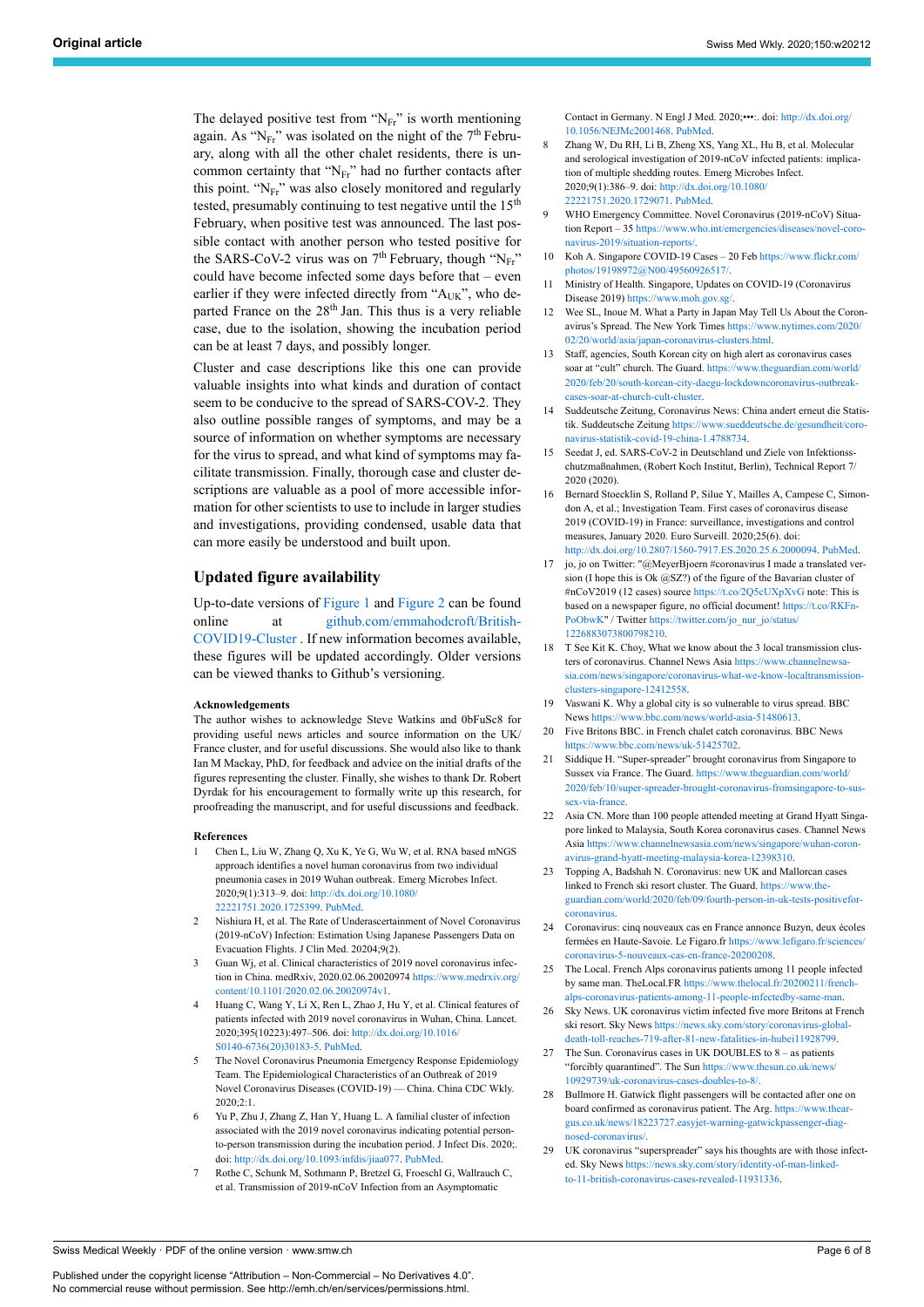- <span id="page-6-0"></span>30 Bullmore H. "Business as usual" for pub after coronavirus patient visited venue. The Arg. [https://www.theargus.co.uk/news/18222571.pub](https://www.theargus.co.uk/news/18222571.pub-hove-stay-open-hosting-man-coronavirus/)[hove-stay-open-hosting-man-coronavirus/](https://www.theargus.co.uk/news/18222571.pub-hove-stay-open-hosting-man-coronavirus/).
- <span id="page-6-1"></span>31 Walker E. Cornerstone Community Centre staff self-isolate over Coronavirus. The Arg. [https://www.theargus.co.uk/news/18224132.corner](https://www.theargus.co.uk/news/18224132.cornerstone-community-centre-staff-self-isolate-coronavirus/)[stone-community-centre-staff-self-isolate-coronavirus/.](https://www.theargus.co.uk/news/18224132.cornerstone-community-centre-staff-self-isolate-coronavirus/)
- <span id="page-6-21"></span><span id="page-6-2"></span>32 Murray J, et al. Two UK prisoners being tested as vaccine could be ready in 18 months – as it happened. The Guard. [https://www.the](https://www.theguardian.com/world/live/2020/feb/11/coronavirus-live-updatesdeaths-infections-symptoms-transmission-wuhan-china-cruise-ship-quarantine-cases-hong-kong?page=with)[guardian.com/world/live/2020/feb/11/coronavirus-live-updatesdeaths-in](https://www.theguardian.com/world/live/2020/feb/11/coronavirus-live-updatesdeaths-infections-symptoms-transmission-wuhan-china-cruise-ship-quarantine-cases-hong-kong?page=with)[fections-symptoms-transmission-wuhan-china-cruise-ship-quarantine](https://www.theguardian.com/world/live/2020/feb/11/coronavirus-live-updatesdeaths-infections-symptoms-transmission-wuhan-china-cruise-ship-quarantine-cases-hong-kong?page=with)[cases-hong-kong?page=with](https://www.theguardian.com/world/live/2020/feb/11/coronavirus-live-updatesdeaths-infections-symptoms-transmission-wuhan-china-cruise-ship-quarantine-cases-hong-kong?page=with)
- <span id="page-6-22"></span><span id="page-6-3"></span>33 Mullin G, Brown A. Coronavirus cases in UK DOUBLES to 8 ‒ as patients "forcibly quarantined". The Sun [https://www.thesun.co.uk/news/](https://www.thesun.co.uk/news/10929739/uk-coronavirus-cases-doubles-to-8/) [10929739/uk-coronavirus-cases-doubles-to-8/](https://www.thesun.co.uk/news/10929739/uk-coronavirus-cases-doubles-to-8/).
- 34 Donnelly L, Ward V, Johnson J. Pressure on health chiefs over British coronavirus "super spreader". The Telegr. [https://www.telegraph.co.uk/](https://www.telegraph.co.uk/news/2020/02/09/pressure-health-chiefs-british-virussuper-spreader/) [news/2020/02/09/pressure-health-chiefs-british-virussuper-spreader/.](https://www.telegraph.co.uk/news/2020/02/09/pressure-health-chiefs-british-virussuper-spreader/)
- <span id="page-6-4"></span>35 Ward V, Gardner B, Donnelly L. Coronavirus cases double in UK in 24 hours. The Telegr. [https://www.telegraph.co.uk/news/2020/02/10/coron](https://www.telegraph.co.uk/news/2020/02/10/coronavirus-cases-double-uk-24-hours-panic-sets-closuredoctors/)[avirus-cases-double-uk-24-hours-panic-sets-closuredoctors/](https://www.telegraph.co.uk/news/2020/02/10/coronavirus-cases-double-uk-24-hours-panic-sets-closuredoctors/).
- <span id="page-6-5"></span>36 Bullmore H. Coronavirus in Brighton and Hove: what we know so far. The Arg. [https://www.theargus.co.uk/news/18222843.coronavirus](https://www.theargus.co.uk/news/18222843.coronavirus-brighton-hove-know-far/)[brighton-hove-know-far/](https://www.theargus.co.uk/news/18222843.coronavirus-brighton-hove-know-far/).
- <span id="page-6-23"></span><span id="page-6-6"></span>37 Coronavirus LIVE updates as five cases confirmed in Brighton. The Arg. [https://www.theargus.co.uk/news/18223764.coronavirus-brighton](https://www.theargus.co.uk/news/18223764.coronavirus-brighton-five-confirmed-cases-city/)[five-confirmed-cases-city/](https://www.theargus.co.uk/news/18223764.coronavirus-brighton-five-confirmed-cases-city/).
- <span id="page-6-7"></span>38 Department of Health and Social Care. CMO confirms third case of coronavirus in England [https://www.gov.uk/government/news/cmo-con](https://www.gov.uk/government/news/cmo-confirms-third-case-of-coronavirus-in-england)[firms-third-case-of-coronavirus-in-england](https://www.gov.uk/government/news/cmo-confirms-third-case-of-coronavirus-in-england).
- <span id="page-6-24"></span><span id="page-6-8"></span>39 Doherty-Cove J. Coronavirus super spreader Steve Walsh released from hospital. The Arg. [https://www.theargus.co.uk/news/18230062.coron](https://www.theargus.co.uk/news/18230062.coronavirus-super-spreader-steve-walsh-released-hospital/)[avirus-super-spreader-steve-walsh-released-hospital/](https://www.theargus.co.uk/news/18230062.coronavirus-super-spreader-steve-walsh-released-hospital/).
- <span id="page-6-25"></span><span id="page-6-9"></span>40 Pennetier M. 5 U.K. citizens contract coronavirus at French ski resort. Glob. News [https://globalnews.ca/news/6525402/5-uk-coronavirus-re](https://globalnews.ca/news/6525402/5-uk-coronavirus-resort/)[sort/.](https://globalnews.ca/news/6525402/5-uk-coronavirus-resort/)
- <span id="page-6-26"></span><span id="page-6-10"></span>41 Charlton A. 5 Britons with virus hospitalized in France after Alps stay. Bus. Insid. [https://www.businessinsider.com/5-britons-with-virus-hospi](https://www.businessinsider.com/5-britons-with-virus-hospitalized-in-france-after-alps-stay-2020-2)[talized-in-france-after-alps-stay-2020-2.](https://www.businessinsider.com/5-britons-with-virus-hospitalized-in-france-after-alps-stay-2020-2)
- <span id="page-6-11"></span>42 A Bal, et al., Sequence BetaCoV/France/RA739/2020|EPI\_isl\_410486 on GISAID collected 2020-02-08, (CNR Virus des Infections Respiratoires – France SUD, 103 Grande Rue de la Croix-Rousse, 69317 cedex 04 Lyon, France), Technical report (2020).
- <span id="page-6-27"></span>43 Elbe S, Buckland-Merrett G. Data, disease and diplomacy: GISAID's innovative contribution to global health. Glob. Challenges 1, 33–46
- <span id="page-6-12"></span>44 Shu Y, McCauley J. GISAID: Global initiative on sharing all influenza data ‒ from vision to reality. Euro Surveill. 2017;22(13):30494. doi: [http://dx.doi.org/10.2807/1560-7917.ES.2017.22.13.30494.](http://dx.doi.org/10.2807/1560-7917.ES.2017.22.13.30494) [PubMed](http://www.ncbi.nlm.nih.gov/entrez/query.fcgi?cmd=Retrieve&db=PubMed&list_uids=28382917&dopt=Abstract).
- <span id="page-6-13"></span>45 American dies of coronavirus; five Britons hospitalized with virus in France. Stars Stripes [https://www.stripes.com/american-dies-of-coron](https://www.stripes.com/american-dies-of-coronavirus-five-britons-hospitalized-with-virus-in-france-1.618027)[avirus-five-britons-hospitalized-with-virus-in-france-1.618027](https://www.stripes.com/american-dies-of-coronavirus-five-britons-hospitalized-with-virus-in-france-1.618027)
- <span id="page-6-28"></span><span id="page-6-14"></span>46 Baldacchino J. Coronavirus: premier décès en France, un douzième cas identifié. France inter [https://www.franceinter.fr/societe/coronavirus-un](https://www.franceinter.fr/societe/coronavirus-un-patient-est-mort-en-france-c-est-le-premier-deceslie-au-virus-en-dehors-d-asie)[patient-est-mort-en-france-c-est-le-premier-deceslie-au-virus-en-dehors](https://www.franceinter.fr/societe/coronavirus-un-patient-est-mort-en-france-c-est-le-premier-deceslie-au-virus-en-dehors-d-asie)[d-asie](https://www.franceinter.fr/societe/coronavirus-un-patient-est-mort-en-france-c-est-le-premier-deceslie-au-virus-en-dehors-d-asie).
- <span id="page-6-29"></span><span id="page-6-15"></span>47 Fourgeaud G. Grenoble: Agnès Buzyn rend visite aux patients anglais présumés porteurs du coronavirus. France Bleu https://www.france [bleu.fr/infos/sante-sciences/grenoble-agnes-buzyn-rendvisite-aux-pa](https://www.francebleu.fr/infos/sante-sciences/grenoble-agnes-buzyn-rendvisite-aux-patients-anglais-presumes-porteurs-du-coronavirus-1581275978)[tients-anglais-presumes-porteurs-du-coronavirus-1581275978](https://www.francebleu.fr/infos/sante-sciences/grenoble-agnes-buzyn-rendvisite-aux-patients-anglais-presumes-porteurs-du-coronavirus-1581275978).
- <span id="page-6-16"></span>48 British father in Mallorca becomes Spain's second confirmed coronavirus case. The Local.ES [https://www.thelocal.es/20200210/british-fa](https://www.thelocal.es/20200210/british-father-in-mallorca-becomes-second-confirmed-case-ofcoronavirus-in-spain)[ther-in-mallorca-becomes-second-confirmed-case-ofcoronavirus-in](https://www.thelocal.es/20200210/british-father-in-mallorca-becomes-second-confirmed-case-ofcoronavirus-in-spain)[spain](https://www.thelocal.es/20200210/british-father-in-mallorca-becomes-second-confirmed-case-ofcoronavirus-in-spain).
- <span id="page-6-30"></span><span id="page-6-17"></span>49 Jones J. Spanish authorities confirm Briton is country's second coronavirus case. Reuters [https://www.reuters.com/article/us-china-health](https://www.reuters.com/article/us-china-health-spain-idUSKBN20309T)[spain-idUSKBN20309T.](https://www.reuters.com/article/us-china-health-spain-idUSKBN20309T)
- <span id="page-6-18"></span>50 Couzens G. Brit dad-of-two, 46, tests positive for coronavirus in Majorca hospital after contact with another patient. The Sun [https://www.the](https://www.thesun.co.uk/news/10925502/brit-dad-of-two-tests-positivecorona-majorca/)[sun.co.uk/news/10925502/brit-dad-of-two-tests-positivecorona-major](https://www.thesun.co.uk/news/10925502/brit-dad-of-two-tests-positivecorona-majorca/)[ca/.](https://www.thesun.co.uk/news/10925502/brit-dad-of-two-tests-positivecorona-majorca/)
- <span id="page-6-31"></span><span id="page-6-19"></span>51 Coronavirus case in Majorca is confirmed. Majorca Dly. Bull. [https://www.majorcadailybulletin.com/news/local/2020/02/09/62431/](https://www.majorcadailybulletin.com/news/local/2020/02/09/62431/coronavirus-case-mallorca-confirmed.html) [coronavirus-case-mallorca-confirmed.html.](https://www.majorcadailybulletin.com/news/local/2020/02/09/62431/coronavirus-case-mallorca-confirmed.html)
- <span id="page-6-32"></span><span id="page-6-20"></span>52 La Conselleria de Salut i Consum, La Conselleria de Salut i Consum de les Illes Balears ha activat el protocol de coronavirus 2019-nCoV davant la detecció a Mallorca de quatre persones que varen tenir contacte amb un cas confirmat [http://www.caib.es/pidip2front/jsp/ca/fitxa-convocato](http://www.caib.es/pidip2front/jsp/ca/fitxa-convocatoria/la-conselleria-de-salut-i-consum-de-les-illes-balears-ha-activat-el-protocol-de-coronavirus-2019ncov-davant-la-deteccioacute-a-mallorca-de-quatre-persones-que-varen-tenir-contacte-amb-un-cas-confirmat)[ria/la-conselleria-de-salut-i-consum-de-les-illes-balears-ha-activat-el](http://www.caib.es/pidip2front/jsp/ca/fitxa-convocatoria/la-conselleria-de-salut-i-consum-de-les-illes-balears-ha-activat-el-protocol-de-coronavirus-2019ncov-davant-la-deteccioacute-a-mallorca-de-quatre-persones-que-varen-tenir-contacte-amb-un-cas-confirmat)[protocol-de-coronavirus-2019ncov-davant-la-deteccioacute-a-mallorca](http://www.caib.es/pidip2front/jsp/ca/fitxa-convocatoria/la-conselleria-de-salut-i-consum-de-les-illes-balears-ha-activat-el-protocol-de-coronavirus-2019ncov-davant-la-deteccioacute-a-mallorca-de-quatre-persones-que-varen-tenir-contacte-amb-un-cas-confirmat)[de-quatre-persones-que-varen-tenir-contacte-amb-un-cas-confirmat.](http://www.caib.es/pidip2front/jsp/ca/fitxa-convocatoria/la-conselleria-de-salut-i-consum-de-les-illes-balears-ha-activat-el-protocol-de-coronavirus-2019ncov-davant-la-deteccioacute-a-mallorca-de-quatre-persones-que-varen-tenir-contacte-amb-un-cas-confirmat)
- 53 La Conselleria de Salut i Consum. Els resultats confirmen que l'home en investigació i ingressat a Son Espases té coronavirus 2019-nCoV, mentre que la dona i les filles han donat negatiu i es troben asimptomàtiques [http://www.caib.es//pidip2front/jsp/ca/fitxa-convocatoria/strongels-re](http://www.caib.es//pidip2front/jsp/ca/fitxa-convocatoria/strongels-resultats-confirmen-que-lrsquohome-en-investigacioacute-i-ingressat-a-son-espases-teacutecoronavirus-2019-ncov-mentre-que-la-dona-i-les-filles-han-donat-negatiu-i-es-troben-asimptomagravetiquesstrong)[sultats-confirmen-que-lrsquohome-en-investigacioacute-i-ingressat-a](http://www.caib.es//pidip2front/jsp/ca/fitxa-convocatoria/strongels-resultats-confirmen-que-lrsquohome-en-investigacioacute-i-ingressat-a-son-espases-teacutecoronavirus-2019-ncov-mentre-que-la-dona-i-les-filles-han-donat-negatiu-i-es-troben-asimptomagravetiquesstrong)[son-espases-teacutecoronavirus-2019-ncov-mentre-que-la-dona-i-les](http://www.caib.es//pidip2front/jsp/ca/fitxa-convocatoria/strongels-resultats-confirmen-que-lrsquohome-en-investigacioacute-i-ingressat-a-son-espases-teacutecoronavirus-2019-ncov-mentre-que-la-dona-i-les-filles-han-donat-negatiu-i-es-troben-asimptomagravetiquesstrong)[filles-han-donat-negatiu-i-es-troben-asimptomagravetiquesstrong](http://www.caib.es//pidip2front/jsp/ca/fitxa-convocatoria/strongels-resultats-confirmen-que-lrsquohome-en-investigacioacute-i-ingressat-a-son-espases-teacutecoronavirus-2019-ncov-mentre-que-la-dona-i-les-filles-han-donat-negatiu-i-es-troben-asimptomagravetiquesstrong).
- 54 La Conselleria de Salut i Consum. Les mostres de l'home ingressat a Son Espases confirmen un segon negatiu per SARS-CoV-2 [http://www.caib.es//pidip2front/jsp/ca/fitxa-convocatoria/lesmostres-de](http://www.caib.es//pidip2front/jsp/ca/fitxa-convocatoria/lesmostres-de-lrsquohome-ingressat-a-son-espases-confirmen-un-segon-negatiu-per-sars-cov-2)[lrsquohome-ingressat-a-son-espases-confirmen-un-segon-negatiu-per](http://www.caib.es//pidip2front/jsp/ca/fitxa-convocatoria/lesmostres-de-lrsquohome-ingressat-a-son-espases-confirmen-un-segon-negatiu-per-sars-cov-2)[sars-cov-2](http://www.caib.es//pidip2front/jsp/ca/fitxa-convocatoria/lesmostres-de-lrsquohome-ingressat-a-son-espases-confirmen-un-segon-negatiu-per-sars-cov-2).
- 55 LC de Salut i Consum. Les anàlisis de les mostres de 4 casos en investigació per Coronavirus 2019-nCoV donen negatiu [http://www.caib.es//pidip2front/jsp/ca/fitxa-convocatoria/les-anagraveli](http://www.caib.es//pidip2front/jsp/ca/fitxa-convocatoria/les-anagravelisisde-les-mostres-de-4-casos-en-investigacioacute-per-coronavirus-2019-ncov-donen-negatiu)[sisde-les-mostres-de-4-casos-en-investigacioacute-per-coron](http://www.caib.es//pidip2front/jsp/ca/fitxa-convocatoria/les-anagravelisisde-les-mostres-de-4-casos-en-investigacioacute-per-coronavirus-2019-ncov-donen-negatiu)[avirus-2019-ncov-donen-negatiu.](http://www.caib.es//pidip2front/jsp/ca/fitxa-convocatoria/les-anagravelisisde-les-mostres-de-4-casos-en-investigacioacute-per-coronavirus-2019-ncov-donen-negatiu)
- 56 Couzens G, Kitching C. British dad tests positive for coronavirus in Majorca as wife and kids cleared. mirror [https://www.mirror.co.uk/news/](https://www.mirror.co.uk/news/world-news/coronavirus-british-family-member-majorca21460798) [world-news/coronavirus-british-family-member-majorca21460798](https://www.mirror.co.uk/news/world-news/coronavirus-british-family-member-majorca21460798).
- Seven year old suspected with Coronavirus admitted to Son Espases Hospital. Majorca Dly. Bull. [https://www.majorcadailybulletin.com/](https://www.majorcadailybulletin.com/news/local/2020/02/10/62473/seven-year-old-suspected-withcoronavirus-mallorca.html) [news/local/2020/02/10/62473/seven-year-old-suspected-withcoron](https://www.majorcadailybulletin.com/news/local/2020/02/10/62473/seven-year-old-suspected-withcoronavirus-mallorca.html)[avirus-mallorca.html.](https://www.majorcadailybulletin.com/news/local/2020/02/10/62473/seven-year-old-suspected-withcoronavirus-mallorca.html)
- 58 From Singapore via the French Alps to Spain: How the coronavirus reached the island of Mallorca. TheLocal.ES [https://www.thelocal.es/](https://www.thelocal.es/20200211/from-singapore-via-the-french-alps-to-spain-howthe-coronavirus-reached-the-island-of-mallorca) [20200211/from-singapore-via-the-french-alps-to-spain-howthe-coron](https://www.thelocal.es/20200211/from-singapore-via-the-french-alps-to-spain-howthe-coronavirus-reached-the-island-of-mallorca)[avirus-reached-the-island-of-mallorca.](https://www.thelocal.es/20200211/from-singapore-via-the-french-alps-to-spain-howthe-coronavirus-reached-the-island-of-mallorca)
- 59 LC de Salut i Consum. Per primera vegada les mostres de l'home ingressat a Son Espases han donat negatiu per SARS-CoV-2 [http://www.caib.es//pidip2front/jsp/ca/fitxa-convocatoria/per-primerave](http://www.caib.es//pidip2front/jsp/ca/fitxa-convocatoria/per-primeravegada-les-mostres-de-lrsquohome-ingressat-a-son-espases-han-donat-negatiu-per-sars-cov-2)[gada-les-mostres-de-lrsquohome-ingressat-a-son-espases-han-donat](http://www.caib.es//pidip2front/jsp/ca/fitxa-convocatoria/per-primeravegada-les-mostres-de-lrsquohome-ingressat-a-son-espases-han-donat-negatiu-per-sars-cov-2)[negatiu-per-sars-cov-2](http://www.caib.es//pidip2front/jsp/ca/fitxa-convocatoria/per-primeravegada-les-mostres-de-lrsquohome-ingressat-a-son-espases-han-donat-negatiu-per-sars-cov-2).
- 60 Department of Health and Social Care. CMO confirms fourth case of coronavirus in England [https://www.gov.uk/government/news/cmo-con](https://www.gov.uk/government/news/cmo-confirms-fourth-case-of-coronavirus-in-england)[firms-fourth-case-of-coronavirus-in-england](https://www.gov.uk/government/news/cmo-confirms-fourth-case-of-coronavirus-in-england).
- 61 Department of Health and Social Care. Chief Medical Officer for England announces four further coronavirus cases [https://www.gov.uk/gov](https://www.gov.uk/government/news/chief-medical-officer-for-englandannounces-four-further-coronavirus-cases)[ernment/news/chief-medical-officer-for-englandannounces-four-further](https://www.gov.uk/government/news/chief-medical-officer-for-englandannounces-four-further-coronavirus-cases)[coronavirus-cases.](https://www.gov.uk/government/news/chief-medical-officer-for-englandannounces-four-further-coronavirus-cases)
- 62 Campbell D, Perraudin F. Coronavirus: number of confirmed UK cases rises from four to eight. The Guard. [https://www.theguardian.com/](https://www.theguardian.com/world/2020/feb/10/coronavirus-uk-declares-outbreakserious-threat-to-health) [world/2020/feb/10/coronavirus-uk-declares-outbreakserious-threat-to](https://www.theguardian.com/world/2020/feb/10/coronavirus-uk-declares-outbreakserious-threat-to-health)[health.](https://www.theguardian.com/world/2020/feb/10/coronavirus-uk-declares-outbreakserious-threat-to-health)
- 63 Merrifield R. Scout leader suspected of being coronavirus "super spreader' who infected eleven. mirror [https://www.mirror.co.uk/news/](https://www.mirror.co.uk/news/world-news/scout-leader-suspected-being-coronavirus21472059) [world-news/scout-leader-suspected-being-coronavirus21472059.](https://www.mirror.co.uk/news/world-news/scout-leader-suspected-being-coronavirus21472059)
- 64 Merrifield N. Two GP practices close due to coronavirus as GP tests positive. Pulse Today [http://www.pulsetoday.co.uk/clinical/clinical-spe](http://www.pulsetoday.co.uk/clinical/clinical-specialties/infectious-diseases/two-gp-practices-close-due-tocoronavirus-as-gp-tests-positive/20040128)[cialties/infectious-diseases/two-gp-practices-close-due-tocoronavirus-as](http://www.pulsetoday.co.uk/clinical/clinical-specialties/infectious-diseases/two-gp-practices-close-due-tocoronavirus-as-gp-tests-positive/20040128)[gp-tests-positive/20040128.](http://www.pulsetoday.co.uk/clinical/clinical-specialties/infectious-diseases/two-gp-practices-close-due-tocoronavirus-as-gp-tests-positive/20040128)article.
- 65 le Duc F. Brighton doctors' surgery undergoes deep clean over coronavirus concerns. Bright. Hove News [https://www.brightonandhove](https://www.brightonandhovenews.org/2020/02/10/brighton-doctors-surgery-undergoesdeep-clean-over-coronavirus-concerns/)[news.org/2020/02/10/brighton-doctors-surgery-undergoesdeep-clean](https://www.brightonandhovenews.org/2020/02/10/brighton-doctors-surgery-undergoesdeep-clean-over-coronavirus-concerns/)[over-coronavirus-concerns/](https://www.brightonandhovenews.org/2020/02/10/brighton-doctors-surgery-undergoesdeep-clean-over-coronavirus-concerns/).
- 66 Walker E. Locum GP with coronavirus is identified. The Arg. [https://www.theargus.co.uk/news/18227977.gp-coronavirus-named](https://www.theargus.co.uk/news/18227977.gp-coronavirus-named-catriona-greenwood/)[catriona-greenwood/](https://www.theargus.co.uk/news/18227977.gp-coronavirus-named-catriona-greenwood/).
- Doherty-Cove J. A&E worker diagnosed with coronavirus. The Arg. [https://www.theargus.co.uk/news/18228191.coronavirus-worthing-e](https://www.theargus.co.uk/news/18228191.coronavirus-worthing-e-worker-diagnosed-disease/)[worker-diagnosed-disease/](https://www.theargus.co.uk/news/18228191.coronavirus-worthing-e-worker-diagnosed-disease/).
- 68 Doherty-Cove J. A&E worker treated patients for two days before being diagnosed with coronavirus, leaked memo shows. The Arg. [https://www.theargus.co.uk/news/18229150.coronavirus-infectedwor](https://www.theargus.co.uk/news/18229150.coronavirus-infectedworthing-e-worker-treated-patients/)[thing-e-worker-treated-patients/](https://www.theargus.co.uk/news/18229150.coronavirus-infectedworthing-e-worker-treated-patients/).
- 69 Wadsworth J. Hove pub visited by coronavirus dad says it's "business as usual'. Bright. Hove News [https://www.brightonandhovenews.org/2020/](https://www.brightonandhovenews.org/2020/02/09/hove-pub-visited-by-coronavirus-dad-says-itsbusiness-as-usual/) [02/09/hove-pub-visited-by-coronavirus-dad-says-itsbusiness-as-usual/.](https://www.brightonandhovenews.org/2020/02/09/hove-pub-visited-by-coronavirus-dad-says-itsbusiness-as-usual/)
- 70 Fagge N, Matthews S, Boyd C, Blanchard S, Robinson M. Locum GP who caught coronavirus from super-spreader. Mail. Online [https://www.dailymail.co.uk/news/article-7990367/NOW-Brightoncare](https://www.dailymail.co.uk/news/article-7990367/NOW-Brightoncare-home-visited-infected-GP-shutdown.html)[home-visited-infected-GP-shutdown.html.](https://www.dailymail.co.uk/news/article-7990367/NOW-Brightoncare-home-visited-infected-GP-shutdown.html)
- Bazaraa D. Yoga class "at risk of coronavirus' amid fears "super spreader' attended. mirror [https://www.mirror.co.uk/news/uk-news/yoga-class](https://www.mirror.co.uk/news/uk-news/yoga-class-at-risk-coronavirus-21470300)[at-risk-coronavirus-21470300.](https://www.mirror.co.uk/news/uk-news/yoga-class-at-risk-coronavirus-21470300)
- 72 Wadsworth J. Closed GP surgery reopens and thanks patients for patience. Bright. Hove News [https://www.brightonandhovenews.org/2020/](https://www.brightonandhovenews.org/2020/02/12/closed-gp-surgery-reopens-and-thanks-patientsfor-patience/) [02/12/closed-gp-surgery-reopens-and-thanks-patientsfor-patience/.](https://www.brightonandhovenews.org/2020/02/12/closed-gp-surgery-reopens-and-thanks-patientsfor-patience/)